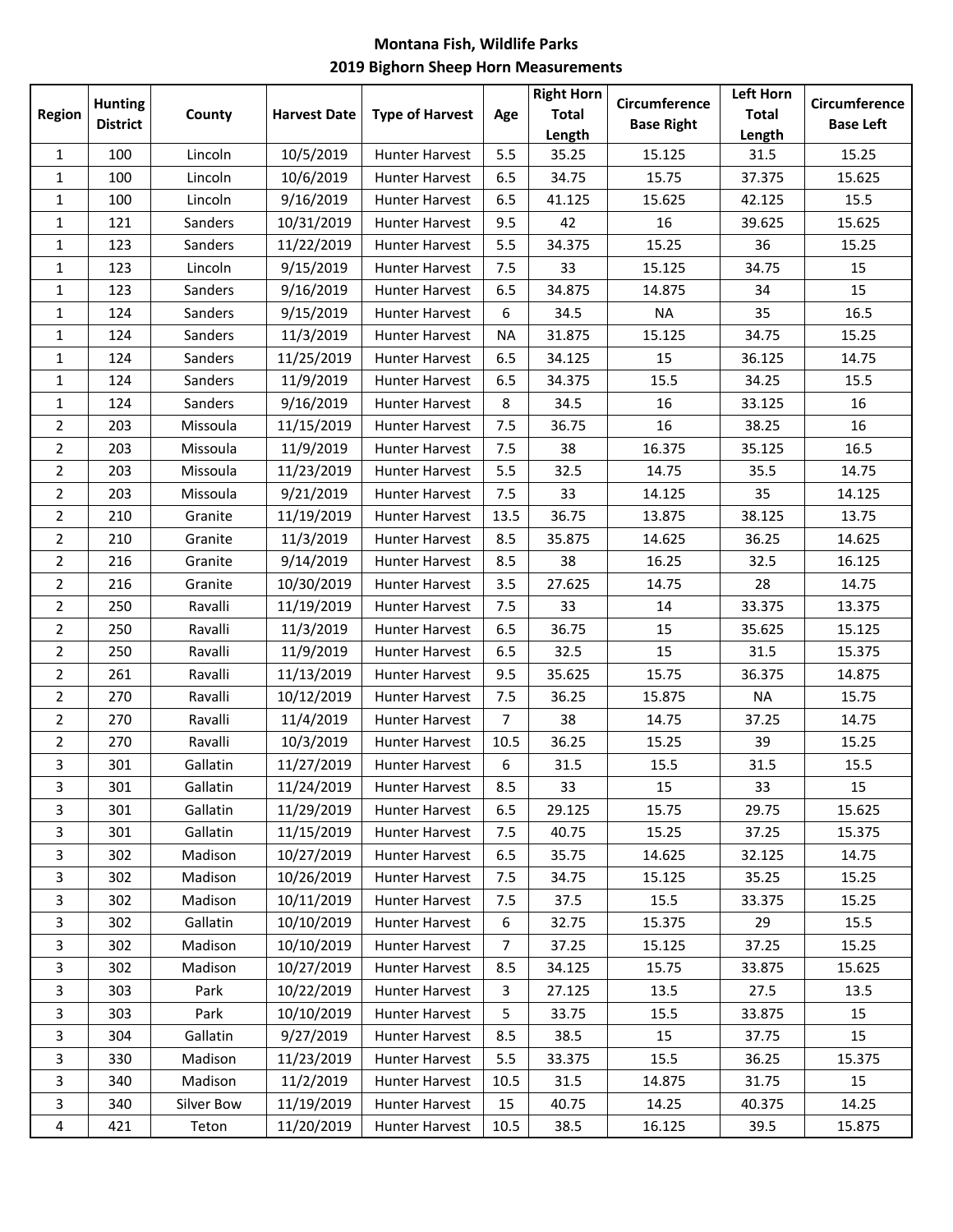## **Montana Fish, Wildlife Parks 2019 Bighorn Sheep Horn Measurements**

| 4 | 421 | Teton              | 11/13/2019 | <b>Hunter Harvest</b> | 5.5            | 31.375 | 14.5   | 31.375 | 14.625 |
|---|-----|--------------------|------------|-----------------------|----------------|--------|--------|--------|--------|
| 4 | 422 | Teton              | 11/17/2019 | <b>Hunter Harvest</b> | 9.5            | 34.375 | 13.75  | 36     | 14.5   |
| 4 | 422 | Teton              | 11/11/2019 | <b>Hunter Harvest</b> | 8.5            | 37.5   | 14.5   | 39.125 | 14.25  |
| 4 | 422 | Teton              | 11/12/2019 | <b>Hunter Harvest</b> | 9.5            | 34.375 | 14.25  | 34.875 | 14.375 |
| 4 | 422 | Teton              | 11/22/2019 | Hunter Harvest        | 8.5            | 37.25  | 15     | 39.125 | 15.25  |
| 4 | 423 | Teton              | 11/25/2019 | <b>Hunter Harvest</b> | 8.5            | 37.25  | 14.375 | 35.5   | 14.625 |
| 4 | 423 | Teton              | 11/23/2019 | <b>Hunter Harvest</b> | 10.5           | 38.625 | 14.5   | 38.5   | 14.375 |
| 4 | 424 | Lewis And Clark    | 11/18/2019 | <b>Hunter Harvest</b> | 8.5            | 38.25  | 14.75  | 37     | 15     |
| 4 | 424 | Lewis And Clark    | 11/3/2019  | <b>Hunter Harvest</b> | 9.5            | 35.5   | 15.5   | 37.125 | 15.625 |
| 4 | 441 | Teton              | 11/16/2019 | <b>Hunter Harvest</b> | 9.5            | 35.75  | 15     | 37.25  | 15     |
| 4 | 455 | Lewis And Clark    | 11/1/2019  | <b>Hunter Harvest</b> | 8              | 32     | 15.25  | 35.375 | 15.5   |
| 4 | 455 | Cascade            | 10/5/2019  | <b>Hunter Harvest</b> | 5              | 33     | 16.25  | 33     | 16.25  |
| 4 | 482 | Fergus             | 10/13/2019 | <b>Hunter Harvest</b> | 7.5            | 38.5   | 14.625 | 32.875 | 14.75  |
| 4 | 482 | Fergus             | 9/7/2019   | <b>Hunter Harvest</b> | 10             | 40.5   | 16.25  | 41.75  | 15.875 |
| 4 | 482 | Fergus             | 10/30/2019 | <b>Hunter Harvest</b> | 7.5            | 41.75  | 16     | 39.375 | 15.75  |
| 4 | 482 | Fergus             | 11/24/2019 | <b>Hunter Harvest</b> | 8.5            | 40.375 | 14.75  | 36.25  | 15     |
| 4 | 482 | Fergus             | 11/26/2019 | Hunter Harvest        | 6.5            | 36     | 16.25  | 36.5   | 15.875 |
| 4 | 482 | Fergus             | 9/21/2019  | <b>Hunter Harvest</b> | 11             | 37.75  | 16.5   | 39.25  | 16.375 |
| 4 | 482 | Fergus             | 9/21/2019  | <b>Hunter Harvest</b> | $\overline{7}$ | 39.5   | 16     | 40.25  | 16     |
| 4 | 482 | Fergus             | 9/24/2019  | <b>Hunter Harvest</b> | 6.5            | 36.875 | 16     | 38.125 | 16     |
| 4 | 482 | Fergus             | 9/13/2019  | <b>Hunter Harvest</b> | 9.5            | 38.25  | 16.125 | 38.75  | 15.25  |
| 4 | 482 | Fergus             | 10/5/2019  | <b>Hunter Harvest</b> | 8.5            | 36.25  | 15.375 | 42.625 | 15.5   |
| 4 | 482 | Fergus             | 9/16/2019  | Hunter Harvest        | $\overline{7}$ | 37.5   | 16.5   | 36.5   | 16.75  |
| 4 | 482 | Fergus             | 9/8/2019   | Hunter Harvest        | 10             | 41.375 | 16.5   | 38.625 | 16.375 |
| 4 | 482 | Fergus             | 9/19/2019  | <b>Hunter Harvest</b> | $\overline{7}$ | 37.125 | 16.125 | 32.5   | 16.125 |
| 4 | 482 | Fergus             | 10/8/2019  | <b>Hunter Harvest</b> | 7              | 36.875 | 16.5   | 42.625 | 16.5   |
| 4 | 482 | Fergus             | 10/24/2019 | <b>Hunter Harvest</b> | 8              | 40.875 | 15.5   | 37     | 15.5   |
| 4 | 482 | Fergus             | 11/14/2019 | <b>Hunter Harvest</b> | 6.5            | 38     | 16.25  | 36.875 | 16.5   |
| 4 | 482 | Fergus             | 9/15/2019  | Hunter Harvest        | 7.5            | 39.125 | 16.375 | 38.625 | 16.5   |
| 4 | 482 | Fergus             | 9/15/2019  | <b>Hunter Harvest</b> | $\overline{7}$ | 42.5   | 16.25  | 41.25  | 16.25  |
| 4 | 482 | Fergus             | 9/15/2019  | <b>Hunter Harvest</b> | 9              | 36.25  | 15.5   | 35.25  | 15.5   |
| 4 | 482 | Fergus             | 9/15/2019  | <b>Hunter Harvest</b> | 6.5            | 35.375 | 15.375 | 35.375 | 15.25  |
| 4 | 482 | Fergus             | 9/25/2019  | Super Tag             | 8              | 40.125 | 16.75  | 41     | 17     |
| 4 | 482 | Fergus             | 10/8/2019  | <b>Auction Tag</b>    | 9              | 39.5   | 16     | 42.25  | 16     |
| 5 | 500 | <b>Sweet Grass</b> | 9/15/2019  | <b>Hunter Harvest</b> | 9              | 29.75  | 13     | 31     | 13     |
| 5 | 500 | Stillwater         | 11/8/2019  | <b>Hunter Harvest</b> | 10             | 31.5   | 13.625 | 31.5   | 13.625 |
| 5 | 501 | Stillwater         | 9/18/2019  | Hunter Harvest        | 9              | 29.75  | 12.5   | 33.125 | 12.25  |
| 5 | 502 | Carbon             | 11/16/2019 | <b>Hunter Harvest</b> | 7.5            | 36     | 13.875 | 35.75  | 13.5   |
| 5 | 502 | Carbon             | 11/16/2019 | <b>Hunter Harvest</b> | 6.5            | 32     | 14     | 32.875 | 14     |
| 5 | 503 | Carbon             | 11/27/2019 | <b>Hunter Harvest</b> | 7.5            | 32.5   | 15.25  | 30.25  | 14.875 |
| 5 | 503 | Carbon             | 11/1/2019  | <b>Hunter Harvest</b> | 8.5            | 32.125 | 15.5   | 35.75  | 15.125 |
| 5 | 503 | Carbon             | 11/2/2019  | <b>Hunter Harvest</b> | 6              | 29.375 | 13.625 | 28.5   | 13.625 |
| 6 | 620 | Phillips           | 11/21/2019 | <b>Hunter Harvest</b> | 7.5            | 40.375 | 17     | 36.625 | 17.5   |
| 6 | 622 | Phillips           | 10/7/2019  | <b>Hunter Harvest</b> | 6.5            | 38.5   | 15.875 | 36     | 15.875 |
| 6 | 622 | Phillips           | 9/23/2019  | <b>Hunter Harvest</b> | 9.5            | 37.5   | 15.375 | 39.25  | 15.375 |
| 6 | 622 | Phillips           | 11/1/2019  | <b>Hunter Harvest</b> | 6.5            | 36     | 16.875 | 32     | 16.625 |
| 6 | 622 | Valley             | 11/20/2019 | <b>Hunter Harvest</b> | 9.5            | 41.5   | 14.875 | 40     | 15.125 |